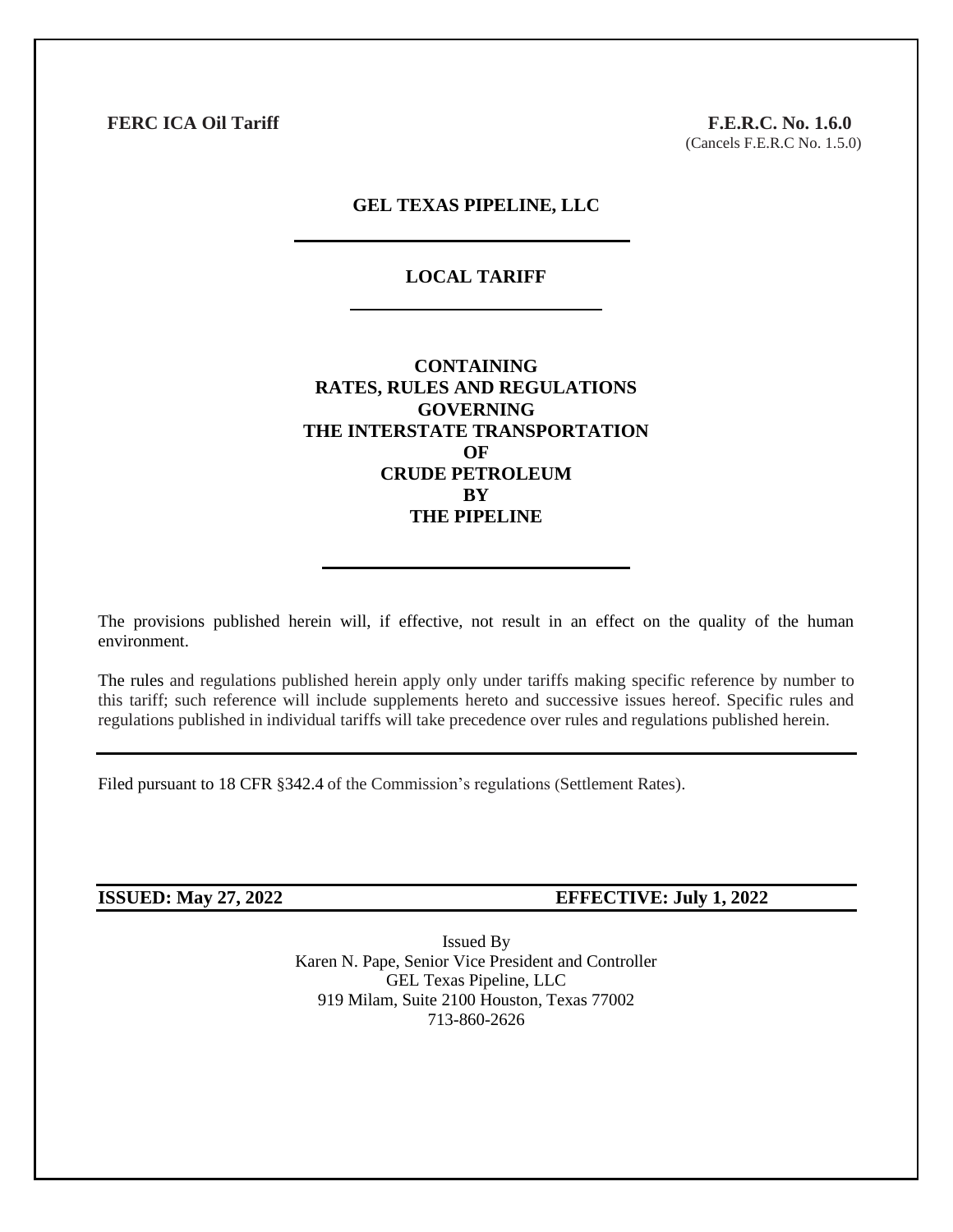# **TABLE OF CONTENTS**

| <b>SUBJECT</b>                                             | <b>Item</b><br>No. | Page<br>No.    |
|------------------------------------------------------------|--------------------|----------------|
| <b>Application of Rates</b>                                | 50                 | 8              |
| Apportionment When Nominations are in Excess of Facilities | 45                 |                |
| Claims, Suits and Time for Filing                          | 105                | 10             |
| Deductions and Quantities Deliverable                      | 125                | 11             |
| Definitions                                                | 5                  | 3              |
| Easements                                                  | 160                | 12             |
| Evidence of Receipts and Deliveries                        | 130                | 11             |
| <b>Financial Assurances</b>                                | 40                 | 6              |
| Force Majeure                                              | 100                | 10             |
| Gauging and Testing                                        | 120                | 11             |
| <b>Interruption and Curtailment</b>                        | 95                 | 10             |
| Intrasystem Change in Ownership                            | 140                | 12             |
| Liability of Carrier                                       | 55                 | 8              |
| Line Fill and Tank Bottom Inventory                        |                    | 6              |
| Nominations and Minimum Batch Quantity                     | 30                 | 6              |
| Notice of Arrival, Delivery at Destination                 | 75                 | 9              |
| Origin and Destination Facilities Required                 | 70                 | 9              |
| Payment of Transportation and Other Charges                | 90                 | 9              |
| Pipeage or Other Contracts                                 | 155                | 12             |
| Quality Testing and Verification                           | 25                 | 5              |
| Rates                                                      | 165                | 13             |
| Segregation and Variations in Quality and Gravity          | 20                 | 5              |
| Shipment of Indirect Petroleum Products                    | 10                 | $\overline{4}$ |
| Specifications as to Quality and Legality of Shipments     | 15                 | 4              |
| <b>Storage in Transit</b>                                  | 150                | 12             |
| Title; Crude Petroleum Involved in Litigation              | 85                 | 9              |
| <b>Unloading and Pumping Charges</b>                       | 135                | 11             |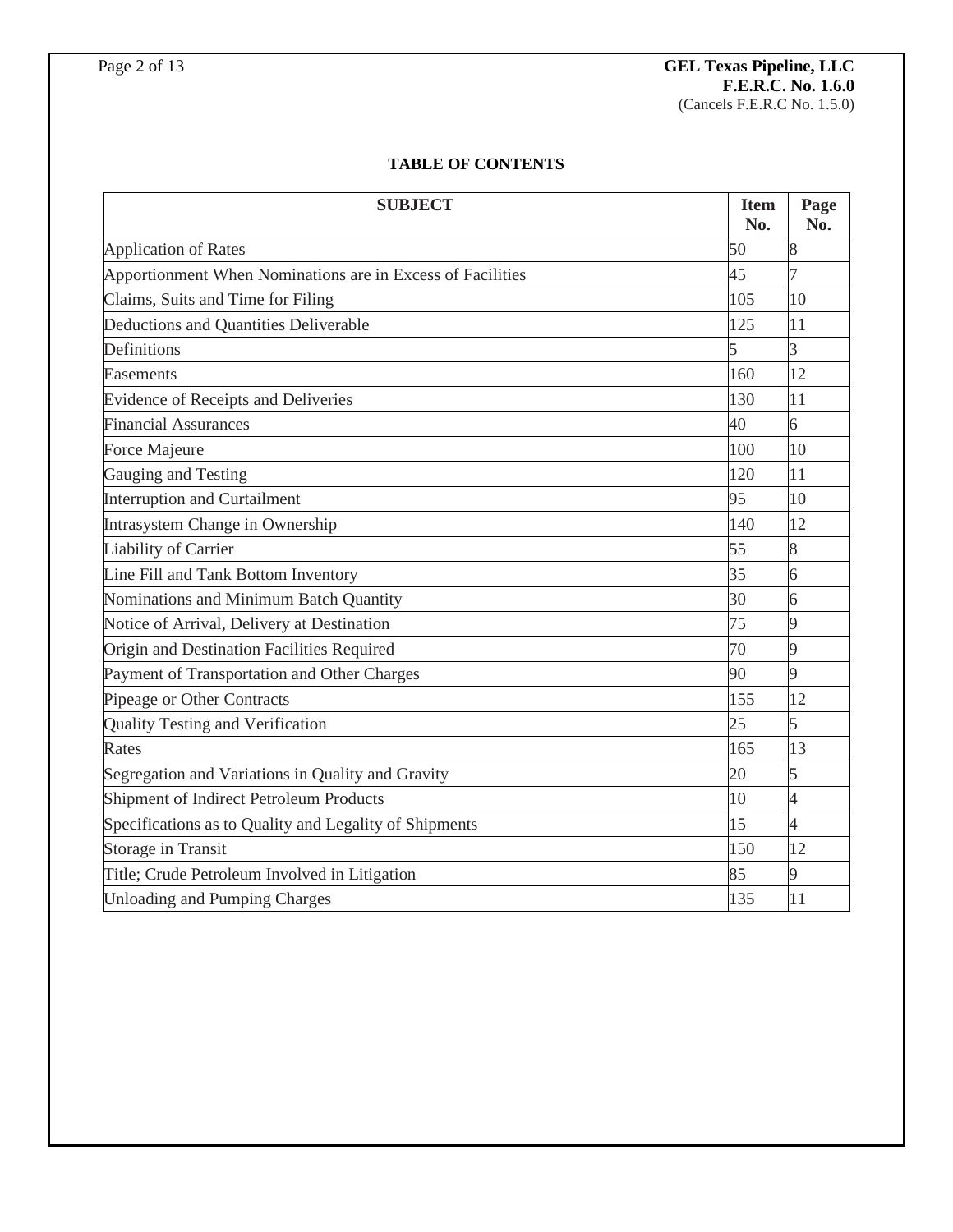# **GENERAL APPLICATION**

Carrier offers transportation service of Crude Petroleum, between the origin and destination points subject to this tariff, solely by means of segregated batches pursuant to the minimum batch quantity and quality specifications set forth below, and does not offer common stream transportation of Crude Petroleum. Carrier reserves the right to revise this tariff at any time to provide for, among other things, common stream transportation of Crude Petroleum, or additional forms of batched transportation, including revised quality specifications applicable thereto.

# **Item No. 5. DEFINITIONS**:

"API" means American Petroleum Institute and its successor.

"A.P.I. Gravity" means gravity determined in accordance with American Society for Testing Materials (including any successor, "ASTM") Designation 4052, or any successor publication.

"Assay" means a laboratory analysis of Crude Petroleum to include the following: A.P.I. Gravity, Reid vapor pressure, composition, pour point, water and sediment content, sulfur content, viscosity, distillation, hydrogen sulfide, flash/boiling point and other characteristics as may be required by Carrier.

"Barrel" means forty-two (42) United States gallons of Crude Petroleum at a temperature of sixty degrees Fahrenheit (60° F) and zero (0) gauge pressure if the vapor pressure of the Crude Petroleum is at or below atmospheric pressure, or at equilibrium pressure if the vapor pressure of the Crude Petroleum is above atmospheric pressure.

"Carrier" means GEL Texas Pipeline, LLC.

"Consignee" means anyone to whom custody is to be given at the specific instructions of a Shipper when Crude Petroleum is delivered out of Carrier's system.

"Crude Petroleum" means a mixture of hydrocarbons that existed in liquid phase in underground reservoirs and remains liquid at atmospheric pressure after passing through surface separating facilities and which has not been processed through a crude oil distillation tower.

"Nomination" means a written designation by a Shipper to Carrier of a stated quantity of Crude Petroleum to be tendered to Carrier for transportation from a specified origin point(s) to a specified destination point(s), as listed in the Table of Rates herein, over a period of one Operating Month in accordance with these rules and regulations.

"Operating Month" for a Shipper or Transferor means any calendar month in which Carrier either transports Crude Petroleum or recognizes and records a change in ownership of Crude Petroleum for the account of such Party. For purposes hereof the calendar month shall be deemed to begin at 7:00 a.m. (Central Time) on the first day of such month.

"Party" means Carrier or a Shipper or a Transferor, as applicable, and "Parties" means both Carrier and a Shipper or Carrier and a Transferor, or Carrier and a Transferee, as applicable.

"Prime Rate" means the prime rate of interest as published under "Money Rates" in the Wall Street Journal.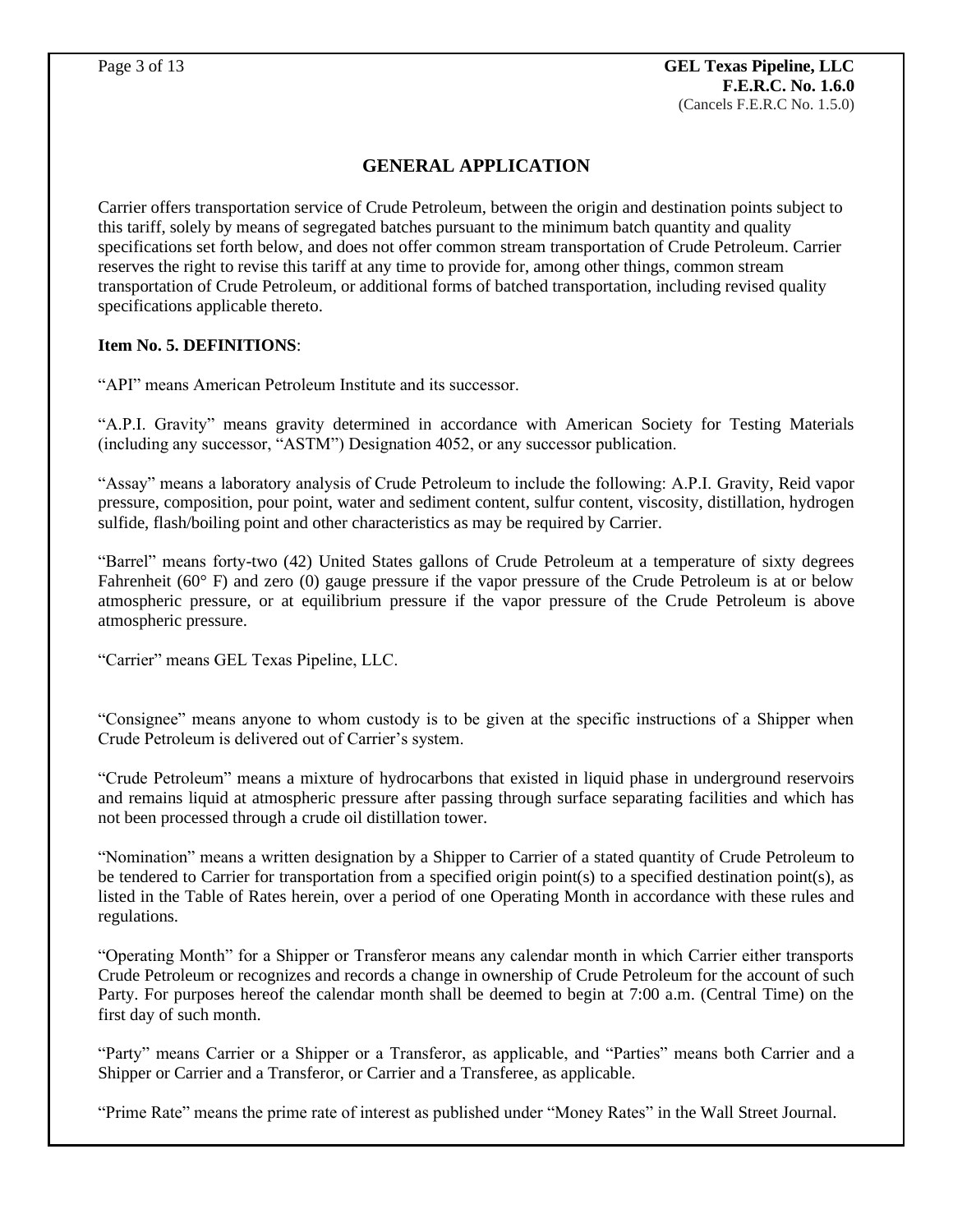"Shipper" means the Party that uses Carrier's system for the transportation of Crude Petroleum subject to and in accordance with these rules and regulations and the applicable rate on the Table of Rates herein.

"Tender" means an offer by a Shipper to Carrier of a stated quantity of Crude Petroleum for transportation from a specified origin point(s) to a specified destination point(s) listed in the Table of Rates herein.

"Transferee" means the Party to whose account ownership of Crude Petroleum is transferred by Transferor upon the Carrier's approval.

"Transferor" means the Party who requests Carrier to recognize and record a change in ownership of Crude Petroleum from its account to a designated Transferee's account.

# **Item No. 10. SHIPMENT OF INDIRECT PETROLEUM PRODUCTS**:

Indirect petroleum products will be accepted for transportation only on condition that they have been mixed with direct products of oil wells, or on condition that they can be mixed with direct products of oil wells in the tanks or lines of Carrier at the point tendered. Carrier reserves the right to require that all deliveries of indirect petroleum products with a vapor pressure in excess of atmospheric pressure be made from pressurized tanks. Shipper shall provide arrangements whereby such tanks shall be kept under constant pressure during the time liquid is being run from said tanks by charging, from an external source, the vapor space of the tanks with vapors of the same indirect petroleum being run.

# **Item No. 15. SPECIFICATIONS AS TO QUALITY AND LEGALITY OF SHIPMENTS**:

Carrier shall have no obligation to accept, transport, or deliver any commodity other than Crude Petroleum that meets the quality specifications herein, and Shipper shall not tender to Carrier Crude Petroleum that does not meet such specifications Except where Carrier determines, in its sole discretion, that accepting nonconforming Crude Petroleum for transportation will not adversely affect its system operations, Carrier will not knowingly accept any Crude Petroleum offered for transportation other than good and merchantable Crude Petroleum of acceptable character which, when measured and tested by Carrier or Carrier's representative at the receipt point, meets all of the following specifications:

- A. Sulfur content by weight not greater than three percent (3%).
- B. A.P.I. Gravity of at least 17 degrees and not more than 55 degrees.
- C. Reid vapor pressure not greater than 10.0 psia measured at 37 degrees Celsius or 100 degrees Fahrenheit.
- D. Viscosity not greater than 45 cSt at 20 degrees Celsius or 68 degrees Fahrenheit
- E. Pour point not greater than -7 degrees Celsius or 20 degrees Fahrenheit.
- F. Basic sediment, water or other impurities not greater than one percent (1%) by volume.
- G. Hydrogen Sulfide not greater than 10 ppm in the vapor space.
- H. Benzene not greater than three percent (3%).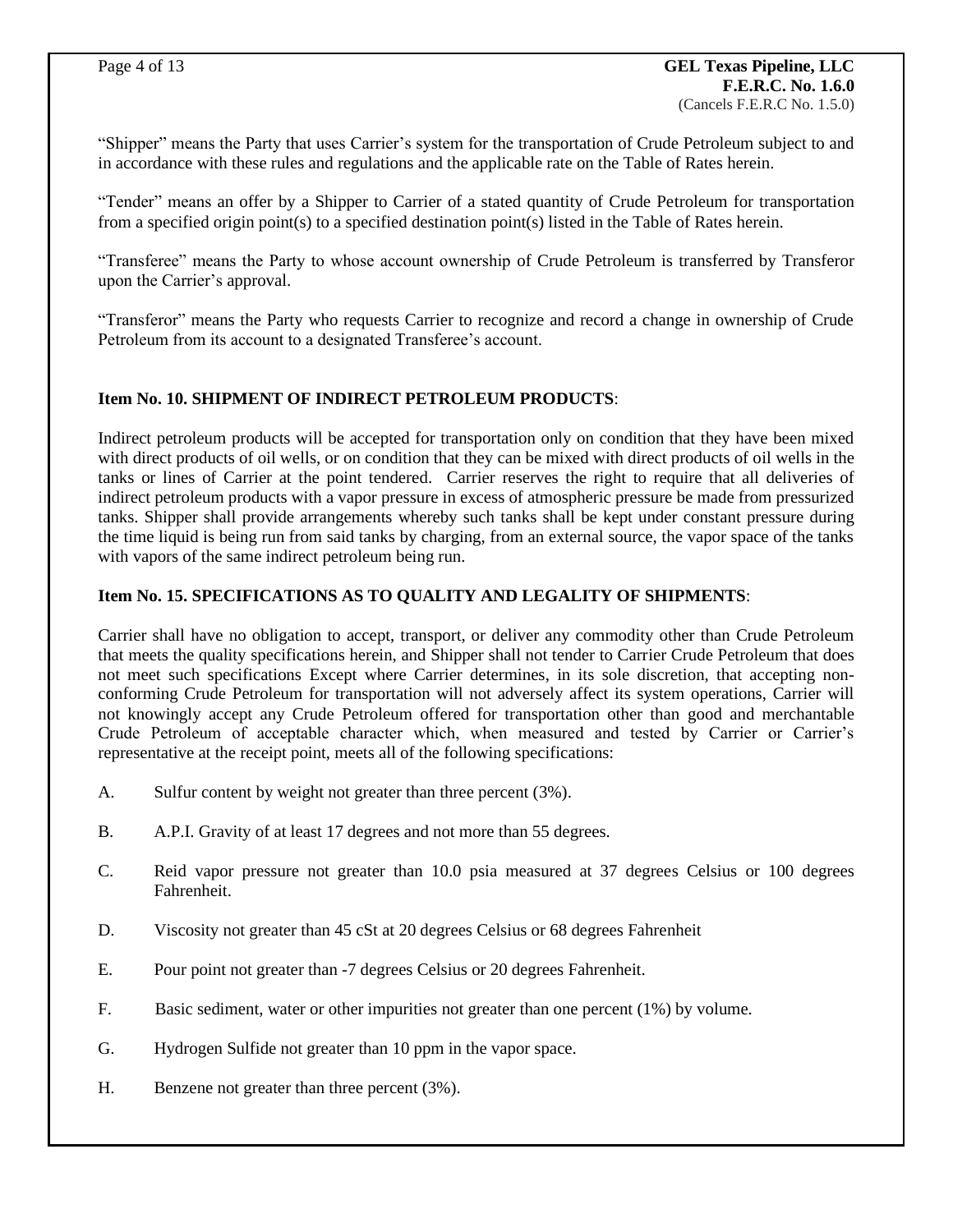#### Page 5 of 13 **GEL Texas Pipeline, LLC F.E.R.C. No. 1.6.0** (Cancels F.E.R.C No. 1.5.0)

Crude Petroleum delivered to Carrier's facilities which does not meet the foregoing quality specifications (the "Quality Specifications") may, at Carrier's election, be deemed non-conforming. In addition to the Quality Specifications, Carrier reserves the right to reject Crude Petroleum containing physical or chemical characteristics that may render such Crude Petroleum not readily transportable by Carrier or that may otherwise cause disadvantage to Carrier. Further, Carrier may reject Crude Petroleum containing contaminants including, but not limited to, chemicals such as chlorinated and/or oxygenated hydrocarbons and/or heavy metals such as lead and/or vanadium or which, in Carrier's reasonable opinion constitutes or may constitute a hazard to personnel or equipment or gives Carrier reasonable grounds of apprehension of loss or damage to any person, or other products or property. If, upon investigation, Carrier determines that a Shipper has delivered to Carrier's facilities contaminated, non-conforming or hazardous Crude Petroleum, upon notice by Carrier, Shipper shall remove any such Crude Petroleum from the Pipeline within a reasonable amount of time (not to exceed forty eight (48) hours) at a connection point designated by Carrier. If Shipper fails to remove such contaminated, non-conforming or hazardous Crude Petroleum within forty eight (48) hours of Carrier's notice, Carrier may, upon notice to Shipper, dispose of such Crude Petroleum. Shipper shall reimburse Carrier for the costs and expenses associated with such disposal. Any other liability associated with contaminated, non-conforming or hazardous Crude Petroleum or disposal of any contaminated, nonconforming or hazardous Crude Petroleum shall be borne by the responsible Shipper, unless caused by the gross negligence or willful misconduct of Carrier.

# **Item No. 20. SEGREGATION AND VARIATIONS IN QUALITY AND GRAVITY**:

Carrier offers transportation service pursuant to these rules and regulations solely by means of segregated batches. Carrier will endeavor, pursuant to accepted pipeline industry operating practices, to make delivery of Crude Petroleum at the destination point specified in Shipper's Nomination which is substantially the same Crude Petroleum as that received from Shipper at the point of origin. For such segregated batches, Shipper must provide Crude Petroleum in such quantities and at such specified times as may be necessary to permit such segregated shipments to be transported by Carrier's facilities. As a condition to Carrier's acceptance of its Nomination for transportation, Shipper (as well as its Consignee and any Transferor and Transferee associated with the nominated shipment) agrees that Carrier will not be liable for failure to deliver the identical Crude Petroleum, or for any variations in the Quality Specifications and/or gravity of Crude Petroleum occurring while such segregated shipment is in Carrier's custody, unless caused by the gross negligence or willful misconduct of Carrier.

# **Item No. 25. QUALITY TESTING AND VERIFICATION**:

Upon request of Carrier, Shipper is required to furnish Crude Petroleum Assays so that quality determinations can be made. Carrier reserves the right to approve of an independent laboratory to be used to providing the Assay. If Carrier determines that Shipper's Crude Petroleum does not meet the Quality Specifications, contains contaminants or hazardous substances, or in the opinion of Carrier, differs materially in character from Crude Petroleum being transported by Carrier, transportation may be refused or offered under such terms and conditions as agreed to by Carrier and Shipper.

Carrier reserves the right to sample Crude Petroleum of Shipper without prior notice at facilities that connect to Carrier's system, and shall have the right to ingress and egress upon the property of Shipper or Shipper's designee for such purpose. If, upon investigation, Carrier determines the Crude Petroleum does not conform to the Quality Specifications and Carrier has not been given prior notice, or if the Crude Petroleum contains contaminated or hazardous substances, which, in the opinion of Carrier, may materially affect the quality of Crude Petroleum or Carrier's operations, Shipper will be liable for the cost of Carrier's investigation in addition to other remedies specified in these rules and regulations.

Carrier may, without prior notice, advise Shippers as to the specific results of any Assay.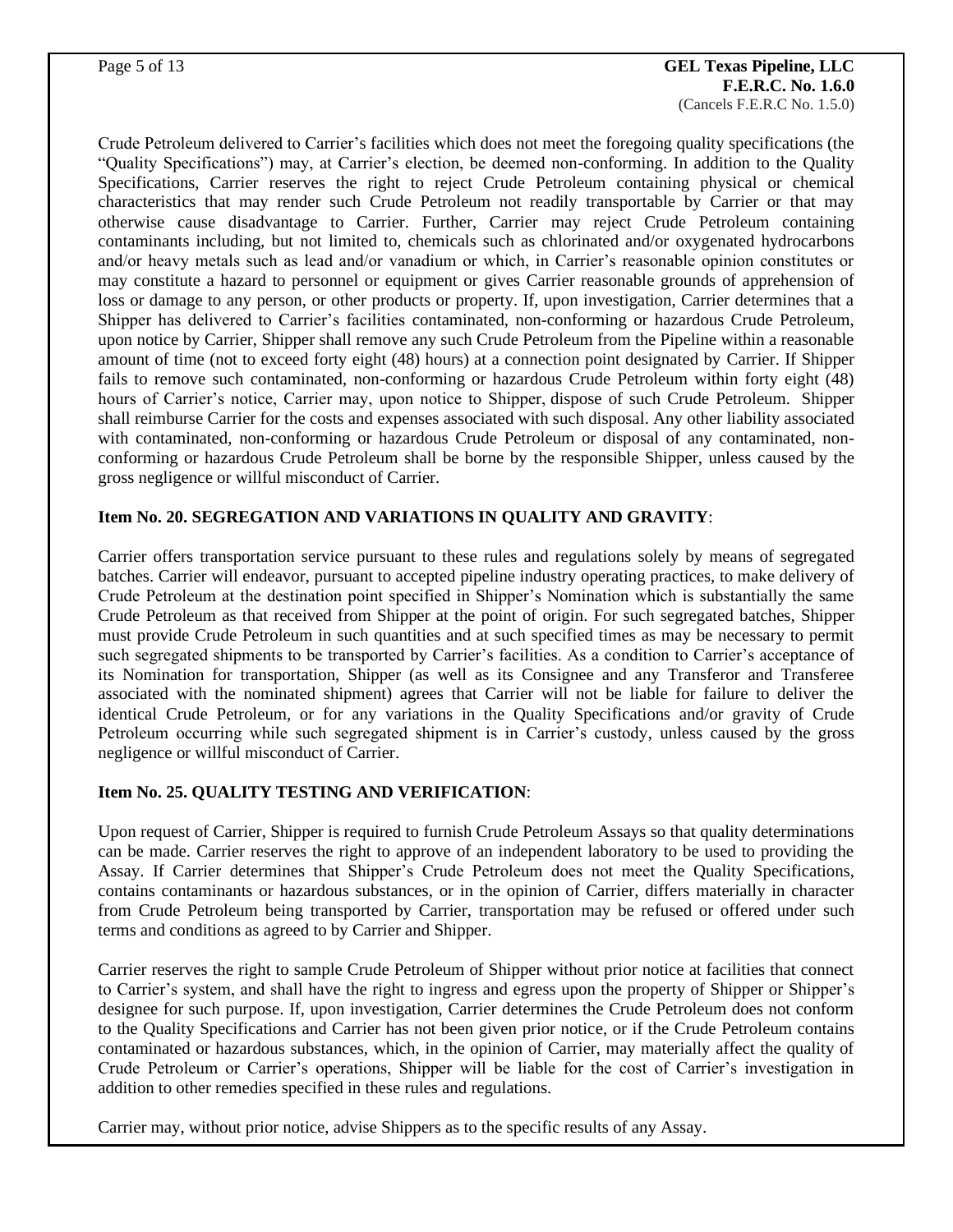The test method(s) used in any Assay shall comply with industry practice and accepted standards, including the methods published by the ASTM, the API, and the United States Environmental Protection Agency. Carrier may waive the requirement for any specific test to be included in an Assay. In the event of a discrepancy or conflict between the results of Carrier's Assay and the Assay of Shipper, the results of Carrier's Assay shall prevail.

### **Item No. 30. NOMINATIONS AND MINIMUM/MAXIMUM BATCH QUANTITY**:

The Carrier is under no obligation to accept a Tender of Crude Petroleum for shipment for any Operating Month unless Shipper submits its Nomination to Carrier in writing by 7:00 a.m. Houston, Texas time on or before the 25th day of the preceding calendar month. Such Nomination shall specify the type of Crude Petroleum to be transported, the volume of Crude Petroleum for such upcoming month, the timing of such deliveries, the delivery point(s) to which such Crude Petroleum will be delivered, the quality specifications of such Crude Petroleum, an appropriate Safety Data Sheet and any other pertinent information, including all documentation required by law concerning the receipt, handling and storage of the Crude Petroleum.

Crude Petroleum tendered for shipment through the lines of Carrier will be received if Shipper gives 48 hours advance written notice of the following information with respect to the Crude Petroleum being transported: the type of Crude Petroleum to be transported, the quality specifications of the Crude Petroleum, the proposed date and time of physical delivery to Carrier of quantities tendered for transportation, the point of receipt, the point of delivery, the Consignee, the volume of such delivery as well as providing any documentation required by law. Carrier may refuse to accept Crude Petroleum for transportation unless satisfactory evidence is furnished that Shipper or Consignee has made provisions for prompt receipt thereof at destination.

A Nomination shall be accepted only when the total quantity of Crude Petroleum shall be made available by Shipper on a ratable basis over the course of the Operating Month, or in such quantities and at such times specified by Carrier.

Carrier shall not be obligated to accept a Nomination, or to receive a Tender, for a segregated batch in a quantity less than fifty thousand (50,000) Barrels or more than two hundred fifty thousand (250,000) Barrels.

Crude Petroleum will be transported only under a Nomination accepted by Carrier from origins to destinations when a tariff covering such pipeline movement is lawfully in effect.

#### **Item No. 35. LINE FILL AND TANK BOTTOM INVENTORY**:

Shipper shall provide its pro rata share of the Crude Petroleum necessary for pipeline fill, unavailable stocks below tank connections, and reasonable additional minimum quantities required for the efficient operation of Carrier's system.

## **Item No. 40. FINANCIAL ASSURANCES**:

Carrier may at any time and from time to time request, and Shipper shall provide promptly if Carrier so requests, financial security for the payment of charges to be paid by Shipper to Carrier for transportation service ("Financial Assurances"). If requested by Carrier, Shipper's Financial Assurances must be provided to Carrier prior to Carrier accepting Shipper's initial Nomination for transportation of Crude Petroleum. Carrier shall thereafter have the option to refuse Nominations, in whole or in part, from Shipper, and to suspend further receipts and deliveries, until adequate Financial Assurances are provided. Shipper shall provide notice of any change in its financial situation that would adversely affect Shipper's ability to pay Carrier for transportation service hereunder.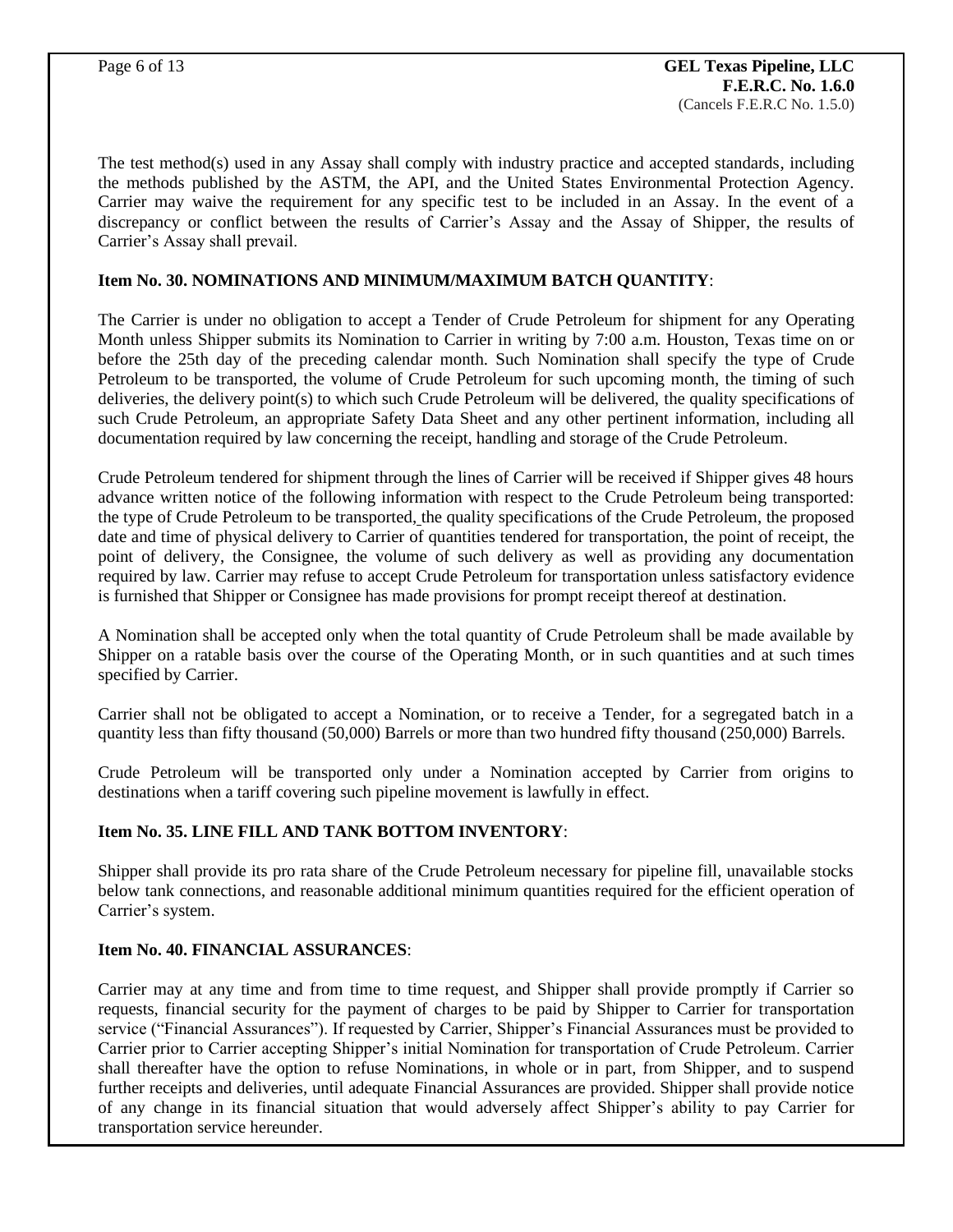The Financial Assurances that Carrier may request from Shipper shall include, but shall not be limited to, the following:

- A. Prepayment of the charges applicable to such volumes nominated by Shipper; or
- B. An irrevocable letter of credit or other equivalent financial guarantees satisfactory to Carrier, which shall remain in effect until payment in full for all service has been received by Carrier, at which time Carrier shall, upon request, return and/or cancel such letter of credit or equivalent financial guarantee forthwith. The following must be acceptable to Carrier: (i) the terms of any letter of credit; (ii) the adequacy of any equivalent financial guarantees; and (iii) the identity of the issuing institution of any letter of credit or equivalent financial guarantee.

# **Item No. 45. APPORTIONMENT WHEN NOMINATIONS ARE IN EXCESS OF CAPACITY**:

- A. When, based upon all valid Nominations submitted by Shippers in compliance with these rules and regulations, the total volumes nominated for transportation on a line segment exceed the capacity of such line segment, based on Carrier's determination as to the operationally available capacity of such line segment, the transportation furnished by Carrier shall be apportioned among all Shippers on an equitable basis. Line segments will be prorated separately if necessary.
- B. Available capacity in each segment will be allocated among "Regular Shippers" (as defined below) and any "New Shippers" (as defined below) as follows:
	- 1. Up to ninety percent (90%) of the available capacity will be allocated to Regular Shippers on a pro-rata basis using the lesser of volumes nominated or their Representative Volume (as defined below).
	- 2. Up to ten percent (10%) of the available capacity will be allocated to New Shippers, if any, on the lesser of volumes nominated or a pro-rata share of such capacity based on the number of New Shippers submitting Nominations.
	- 3. Any remaining available capacity will be allocated among all Shippers on a pro-rata basis using the volume of Nominations that remains unfulfilled, if any.
- C. For purposes of this Item No. 45, "Representative Volume" means the monthly average of Shipper's twelve consecutive month volumes for such segment consisting of (a) the current Nomination for the next Operating Month, (b) the accepted Nomination for the instant Operating Month and (c) the net volume received from such Shipper by Carrier in the ten Operating Months immediately prior to the instant month.
- D. A "Regular Shipper" is any Shipper having a record of movements on the line segment being prorated, during each month of the preceding twelve months. A "New Shipper" is a Shipper who is not a Regular Shipper on such segment. In no event will any portion of capacity allocated to a New Shipper be used in such a manner that it will increase the allocated capacity of another Shipper beyond the allocated capacity that Shipper is entitled to under the provisions stated in this Item No. 45. Carrier may require written assurances from responsible officials of Shippers regarding use of allocated capacity stating that this requirement has not been violated.
- E. Each Shipper shall be required to certify that it is not engaging in any device, scheme or arrangement whatsoever to make its allocated capacity available to another Shipper before Carrier will accept a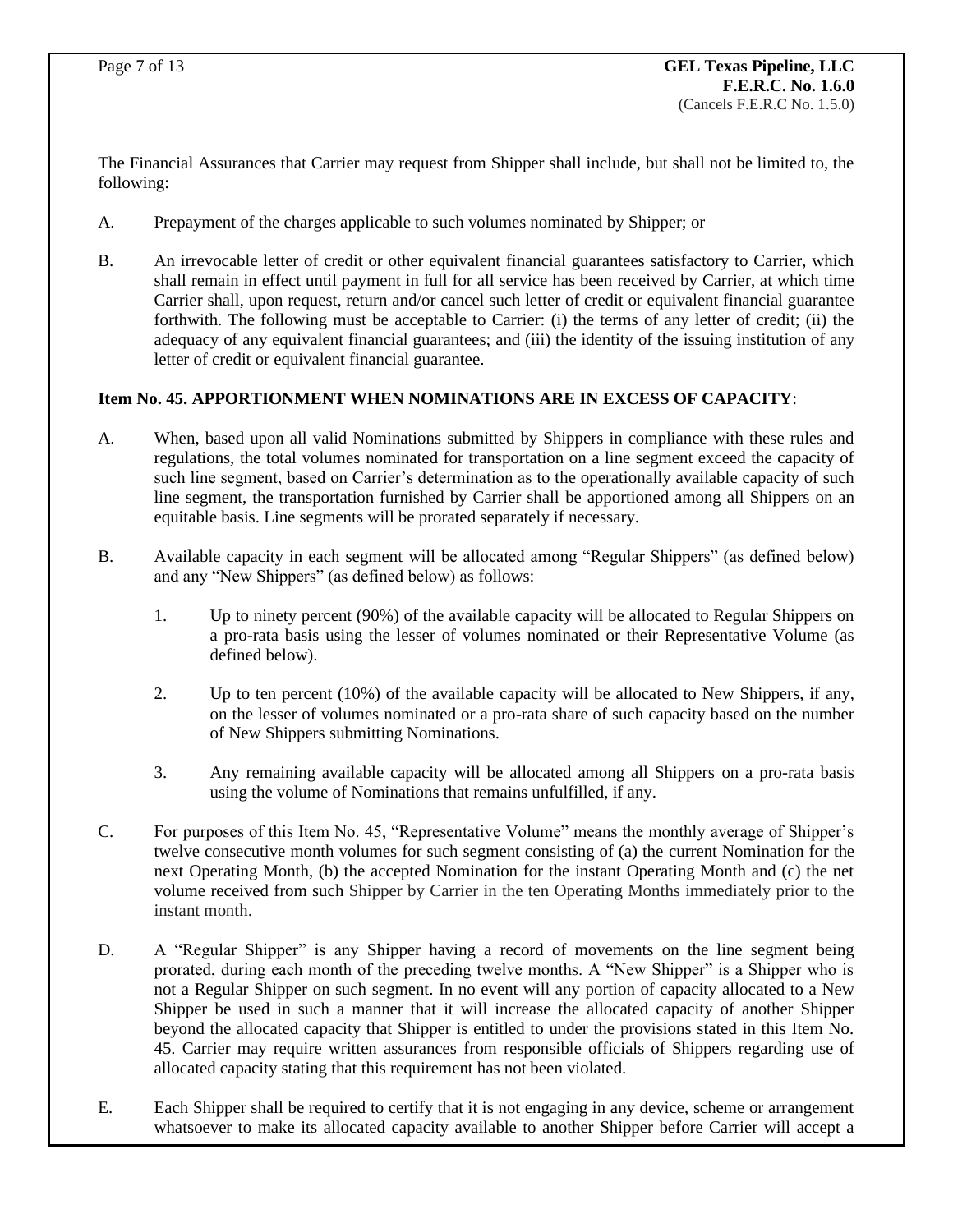Nomination from such Shipper. In the event any Shipper shall receive and use any allocated capacity from a Shipper, then in the month following discovery of such violation, the allocated capacity of such Shipper will be reduced to the extent of the excess capacity made available and the allocated capacity of such Shipper will be reduced to the extent of excess capacity used.

- F. Each New Shipper whose Representative Volume consists only of the current Nomination for the next Operating Month shall be required to certify that it is not affiliated with any other Shipper before Carrier will accept a Nomination from such Shipper. For purposes of this provision, the term "affiliate" includes any person or entity that, directly or indirectly, controls another Shipper, is controlled by another Shipper, or is controlled by the same person or entity that controls another Shipper, and the term "control" means the possession, directly or indirectly, of the power to direct or cause the direction of the management and policies of any person or entity whether through the ownership of voting securities or by contract or otherwise.
- G. No Nominations shall be considered beyond the amount that the nominating party has readily accessible for shipment. If a Shipper is unable to deliver Crude Petroleum equal to the volume allocated to it, Carrier will reduce that Shipper's capacity otherwise allocated for the succeeding month by the amount of allocated capacity not utilized during the preceding month if apportionment is necessary.

# **Item No. 50. APPLICATION OF RATES**:

Crude Petroleum accepted for transportation shall be subject to the rates in effect on the date of receipt by Carrier, irrespective of the date of the Nomination.

# **Item No. 55. LIABILITY OF CARRIER**:

Carrier in possession of Crude Petroleum shall not be liable for any loss thereof; damage thereto; or delay caused by fire, storm, flood, epidemics, Act of God, riots, strikes, insurrection, rebellion, war, act of the public enemy, quarantine, the authority of law, requisition or necessary of the Government of the United States in time of war or default of Shipper, Transferee or Consignee or from any other cause not attributable to the negligence of the Carrier In case of loss of any Crude Petroleum from any such causes, after it has been received for transportation and before the same has been delivered to Consignee, Shipper shall stand a loss in such proportion as the amount of its shipment, already delivered to Carrier, bears to all of the Crude Petroleum then in the custody of Carrier, for shipment via the lines or other facilities in which the loss or damage occurs, and Shipper shall be entitled to have delivered only such portion of its shipment as may remain after deduction of its due proportion of such loss, but in such event Shipper shall be required to pay charges only upon the quantity delivered.

**EXCEPT AS AGREED TO BY SHIPPER AND CARRIER IN WRITING, CARRIER'S LIABILITY FOR DAMAGES HEREUNDER IS LIMITED TO DIRECT, ACTUAL DAMAGES ONLY AND CARRIER SHALL NOT BE LIABLE TO SHIPPER FOR SPECIFIC PERFORMANCE, LOST PROFITS OR OTHER BUSINESS INTERRUPTION DAMAGES OR SPECIAL, CONSEQUENTIAL, PUNITIVE, EXEMPLARY OR INDIRECT DAMAGES, IN TORT, CONTRACT OR OTHERWISE, OF ANY KIND, ARISING OUT OF OR IN ANY WAY CONNECTED WITH THE PERFORMANCE, THE SUSPENSION OF PERFORMANCE, THE FAILURE TO PERFORM, OR THE TERMINATION OF THE SERVICES CONTEMPLATED HEREBY, EVEN IF IT HAS BEEN ADVISED OF THEIR POSSIBLE EXISTENCE.** 

**NOTWITHSTANDING ANYTHING HEREIN TO THE CONTRARY, EACH SHIPPER AND ITS AFFILIATES' SOLE AND EXCLUSIVE REMEDY FOR CRUDE PETROLEUM LOSSES SHALL**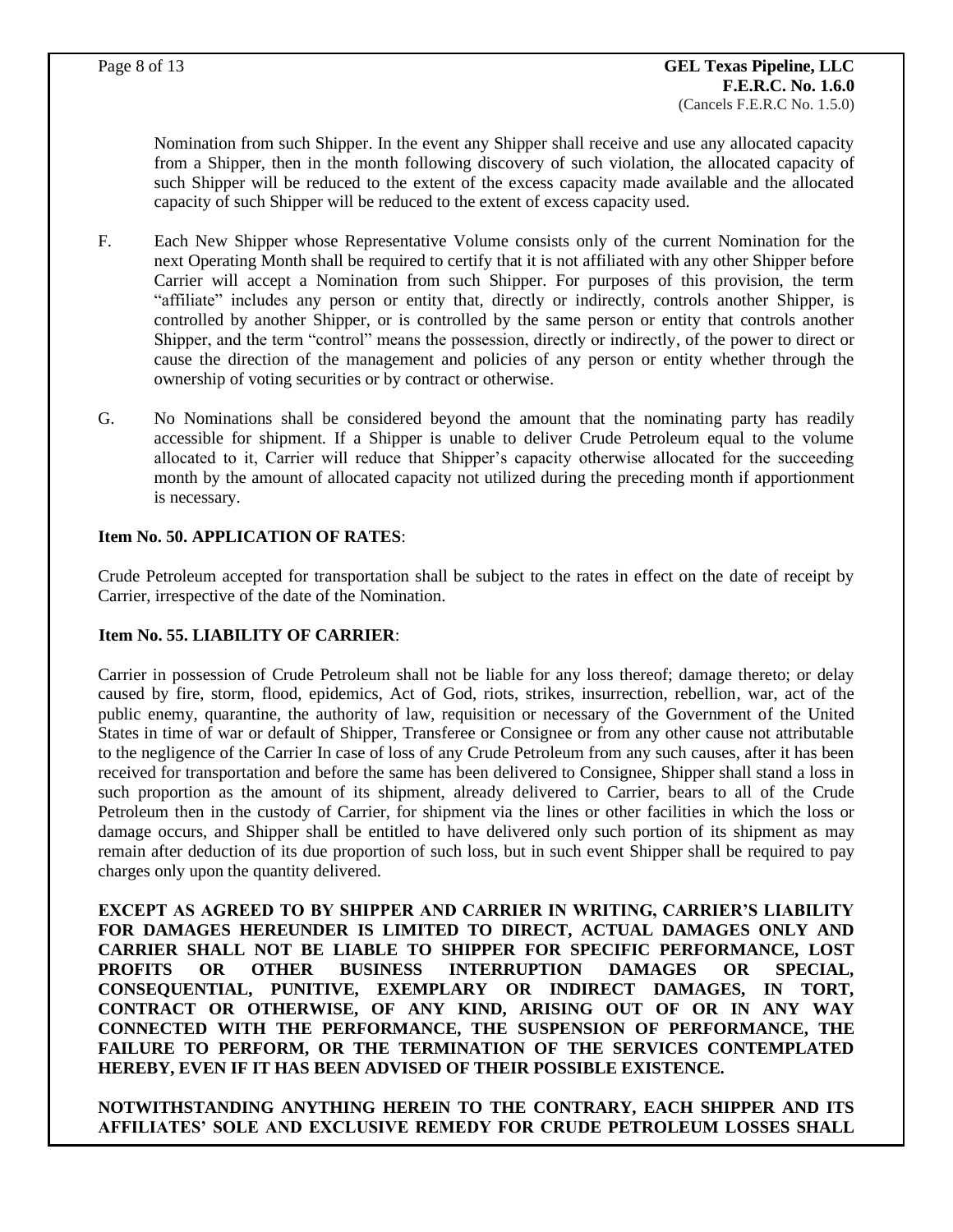## **BE LIMITED TO THE VALUE OF THE CRUDE PETROLEUM LOST (DETERMINED BY SUCH METHODS AS MAY REASONABLY BE DETERMINED BY CARRIER AND SHALL NOT INCLUDE ANY SPECIAL, CONSEQUENTIAL, PUNITIVE, EXEMPLARY OR INDIRECT DAMAGES, INCLUDING LOST PROFITS OR OTHER BUSINESS INTERRUPTION DAMAGES, IN TORT, CONTRACT OR OTHERWISE, OF ANY KIND.**

#### **Item No. 70. ORIGIN AND DESTINATION FACILITIES REQUIRED**:

Carrier will receive Crude Petroleum only at established origin points on its system, only when tendered for shipment to established destination points on Carrier's system, and only when Shipper has provided satisfactory facilities for handling receipts and deliveries, consistent with the minimum batch quantity specified in Item No. 30. Crude Petroleum will be received at established origin points only from pipelines, tanks, or other facilities which are provided by Shipper, or connecting carrier. Shipper or Shipper's representative, as applicable, shall be required, at Carrier's request, to enter into a connection agreement governing the responsibilities associated with the design, fabrication, installation, construction, ownership, and operations of the interconnection between Carrier and Shipper or Shipper's representative, as the case may be, in form and substance acceptable to Carrier, in its sole discretion. Carrier will determine and advise Shippers of the size and capacity of pipelines, tanks, and other pertinent facilities to be provided at an established point of origin to meet the operating conditions of Carrier's facilities at such point.

#### **Item No. 75. NOTICE OF ARRIVAL, DELIVERY AT DESTINATION**:

After a shipment has had time to arrive at destination, and on 24 hours' notice to Consignee, Carrier may begin delivery of such shipment to Consignee at Carrier's current rate of pumping. If Shipper or Consignee is unable or refuses to receive said shipment, a demurrage charge of two and five-tenths cents (2.5 cents) per Barrel per 24 hours shall accrue from the time said notice expires, on that part of such shipment which is not received by Consignee. After expiration of said 24-hour notice, Carrier's liability for loss, damage or delay with respect to Crude Petroleum offered for delivery but not taken by Shipper or Consignee shall be that of a warehouseman only. Carrier reserves the right, if deemed necessary to clear its pipeline system, to make arrangements for disposition of the Crude Petroleum. Any expenses incurred by Carrier in making such arrangements shall be borne by Shipper or Consignee.

#### **Item No. 85. TITLE; CRUDE PETROLEUM INVOLVED IN LITIGATION**:

Carrier shall not be obligated to accept any Crude Petroleum, when nominated for transportation, which may be involved in litigation, or the title of which may be in dispute, or which may be encumbered by a lien or charge of any kind (except for liens for borrowed money or arising under applicable laws), and Carrier may require of Shipper satisfactory evidence of its perfected and unencumbered title or satisfactory indemnity bond to protect Carrier. By nominating Crude Petroleum for transportation, Shipper warrants and guarantees that Shipper has good title thereto and agrees to hold Carrier harmless for any and all loss, cost, liability, damage and/or expense resulting from failure of title thereto; provided, that acceptance for transportation shall not be deemed a representation by Carrier as to title.

## **Item No. 90. PAYMENT OF TRANSPORTATION AND OTHER CHARGES**:

Shipper or Consignee shall pay all applicable transportation charges, and all other lawful charges accruing on Crude Petroleum delivered to and accepted by Carrier for shipment, and if required, shall prepay or guarantee the same before acceptance by the Carrier, or pay the same before delivery. Carrier shall have a lien on all Crude Petroleum in its possession belonging to Shipper or Consignee to secure the payment of any and all unpaid transportation charges, or any lawful charges that are due Carrier that are unpaid by Shipper or Consignees, and may withhold such Crude Petroleum from delivery until all unpaid charges have been paid.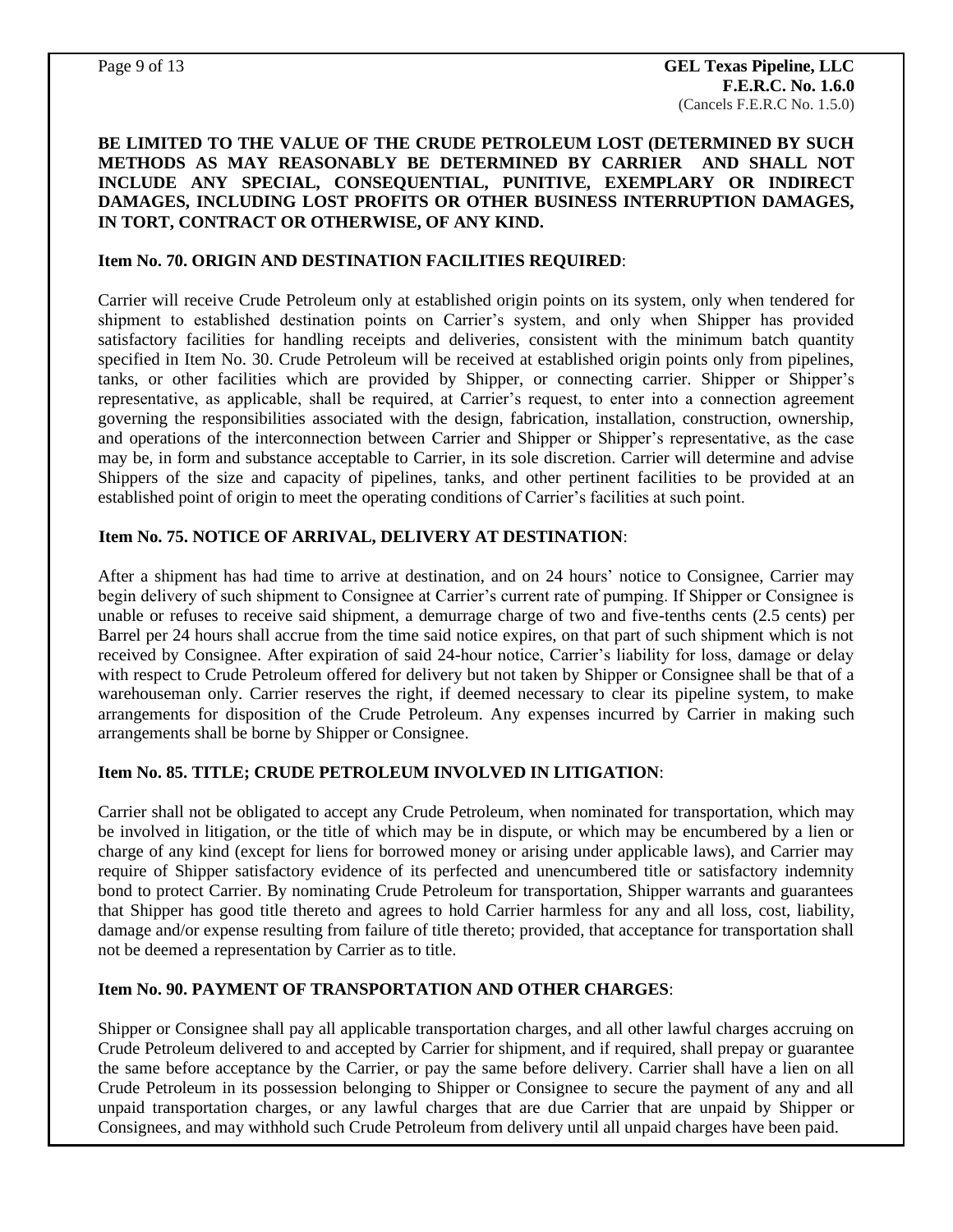If any charge remains unpaid after the due date of Carrier's invoice, then such amount due shall bear interest from the date of the invoice until paid, calculated at an annual rate equivalent to 120% of the Prime Rate in effect at the close of the business day on which payment was due, or the maximum rate allowed by law, whichever is the lesser.

# **Item No. 95. INTERRUPTION AND CURTAILMENT**:

Carrier may interrupt, curtail or reduce transportation service to Shippers for such periods of time as it may reasonably require for the purpose of effecting or allowing any repairs, maintenance, replacement, upgrading or other work related to Carrier's system and related facilities or downstream facilities in circumstances which do not constitute a Force Majeure event. If such interruption is due to a planned outage, Carrier shall make a reasonable effort to give prior notice of any operational interruption and, to the extent possible, Carrier shall provide Shipper with reasonable notice of any scheduled shut down for maintenance. Carrier will use commercially reasonable efforts to minimize the extent and duration of any interruption and the impact of such interruption on the operation of Carrier's system.

During such periods of interruption, Carrier shall curtail transportation and, if necessary, allocate available capacity in accordance with the procedures set forth in Item No. 45.

## **Item No. 100. FORCE MAJEURE**:

Neither Shipper nor Carrier shall be considered in default in the performance of its obligations hereunder (except for Shipper's obligations to make monetary payments or provide Financial Assurances), or be liable in damages or otherwise for any failure or delay in performance, when such failure is caused by reasons beyond the reasonable control of such Party, such as due to a strike, lockout, concerted act of workers or other industrial disturbance, fire, explosion, named storm, earthquake, flood or other natural catastrophe, civil disturbance, riot or armed conflict whether declared or undeclared, acts of terrorism, act of public enemy, war, curtailment, rationing or allocation of normal sources of supply of labor, materials, transportation, energy, or utilities, act of God, epidemic or pandemic, compliance with any act of government and any government regulations (whether or not valid, including the denial, delay, revocation, non-renewal or termination of a permit or license), loss or failure of, accident or damage to equipment or machinery (unless such loss, failure, accident or damage is caused by the gross negligence or willful misconduct of the Party claiming excuse hereunder), the delay or inability of such Party to acquire or retain any rights-of-way or easements or embargo ("Force Majeure"); provided that the ability of Shipper or Carrier to obtain better economic terms for the services provided hereunder shall not constitute Force Majeure.

In the event either Shipper or Carrier is rendered unable, wholly or in part, by a Force Majeure event to carry out its obligations or perform under these rules and regulations, it is agreed that on such Party's giving notice and full particulars of such Force Majeure event (including the nature of such event, its effect upon the notifying Party and an estimate of the extent and duration of any such Force Majeure event), in writing to the other Party within a reasonable time after the occurrence of the cause relied on, the obligations of both Parties hereto (except for Shipper's obligation to make monetary payments or provide Financial Assurances), so far as they are affected by such Force Majeure event, shall be suspended during the continuance of any inability to perform so caused, but for no longer period, and such cause shall, so far as possible using commercially reasonable efforts of such Party, be remedied with all reasonable dispatch, except that neither Party shall be compelled to resolve any strikes, lockouts, or other industrial disputes other than as it shall determine to be in its best interests.

## **Item No. 105. CLAIMS, SUITS AND TIME FOR FILING**: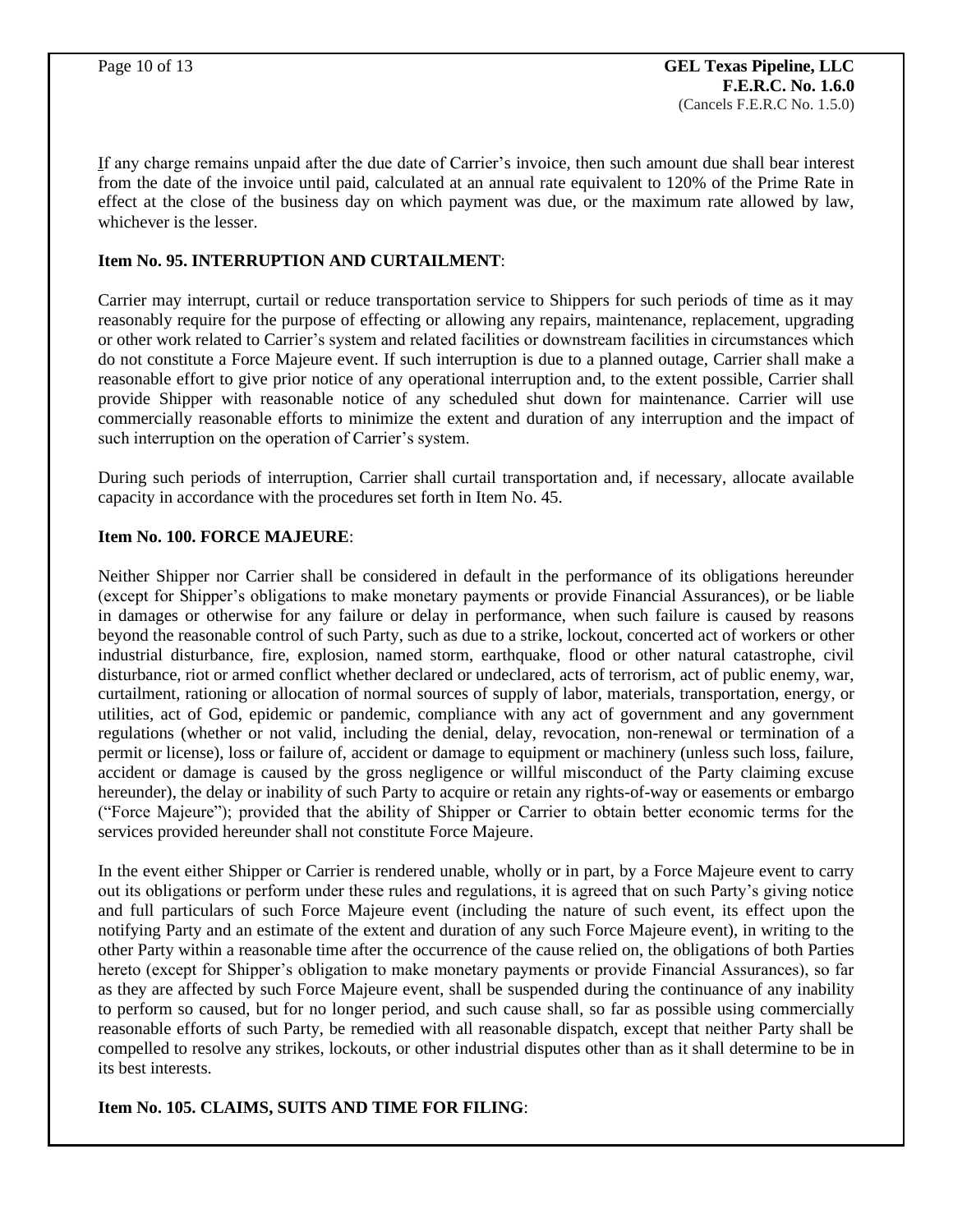As a condition precedent to recovery from Carrier for loss, damage, or delay in connection with shipment of the Crude Petroleum, claims must be filed in writing with Carrier within 91 days after delivery, loss, or delay of the Crude Petroleum occurred. If the claim is for failure to make delivery, the claim must be made within 91 days after a reasonable time for delivery has elapsed.

## **Item No. 120. GAUGING AND TESTING**:

Crude Petroleum nominated to Carrier for transportation shall be gauged or metered and may be tested by a representative of Carrier prior to its receipt from Shipper, but Shipper shall have the right to be present or represented at the gauging and testing. Quantities shall be computed from the tank tables on a 100 percent volume basis, or, when agreed upon, quantities may be measured through meters. All shipments will be received and delivered with volume corrected as to temperature from observed degrees Fahrenheit to 60 degrees Fahrenheit. The Centrifuge method, or other methods agreed upon, shall be used for ascertaining the percentage of basic sediment, water or other impurities in the shipment and the full amount of basic sediment, water and other impurities, thus determined, shall be deducted from the corrected volume. Carrier shall have the right to enter upon the premises where Crude Petroleum is received and have access to any and all tanks, storage receptacles, or meters for the purpose of gauging, metering or testing and to make any examination, inspection, measurement or test authorized in these rules and regulations.

# **Item No. 125. DEDUCTIONS AND QUANTITIES DELIVERABLE**:

A. All shipments of Crude Petroleum of A.P.I. Gravity of 50 degrees or above shall be subject to a deduction to cover the shrinkage resulting from the mixture thereof, in the facilities of Carrier, with Crude Petroleum of A.P.I. Gravity of 49.9 degrees or less according to the following table:

| A.P.I. GRAVITY |         | % DEDUCTION   |       |
|----------------|---------|---------------|-------|
|                |         |               |       |
| $50^{\circ}$   | Through | $59.9^\circ$  | $1\%$ |
| $60^\circ$     | Through | $74.9^\circ$  | 2%    |
| $75^\circ$     | Through | $84.9^\circ$  | 3%    |
| $85^\circ$     | Through | $94.9^\circ$  | 4%    |
| $95^\circ$     | Through | $104.9^\circ$ | 5%    |
| $105^\circ$    | Through | $120.9^\circ$ | 6%    |

B. One-tenths of one percent (0.1%) of the volumes of Crude Petroleum received into Carrier's facilities shall be deducted from such volumes and shall be retained by Carrier to cover loss due to shrinkage and evaporation incident to transportation on Carrier's facilities, and the volumes delivered to Shipper from Carrier's facilities shall be net of such deduction ("Loss Allowance").

# **Item No. 130. EVIDENCE OF RECEIPTS AND DELIVERIES**:

Crude Petroleum received from Shipper and delivered to the Consignee shall, in each instance, be evidenced by tickets, showing opening and closing tank gauges or meter readings, as applicable, temperature, basic sediment and water, and any other data essential to the determination of quantity. Unless otherwise agreed by Carrier, such tickets shall be jointly signed by representatives of Carrier and Shipper or Consignee, as appropriate, and shall constitute full receipt for the Crude Petroleum received or delivered.

# **Item No. 135. UNLOADING/LOADING AND PUMPING CHARGES**:

Shipments unloaded from barges or other vessels, tank trucks, railcars, or third party pipelines into facilities of Carrier, loaded aboard barges or other vessels, tank trucks, railcars and/or delivered into Shipper's or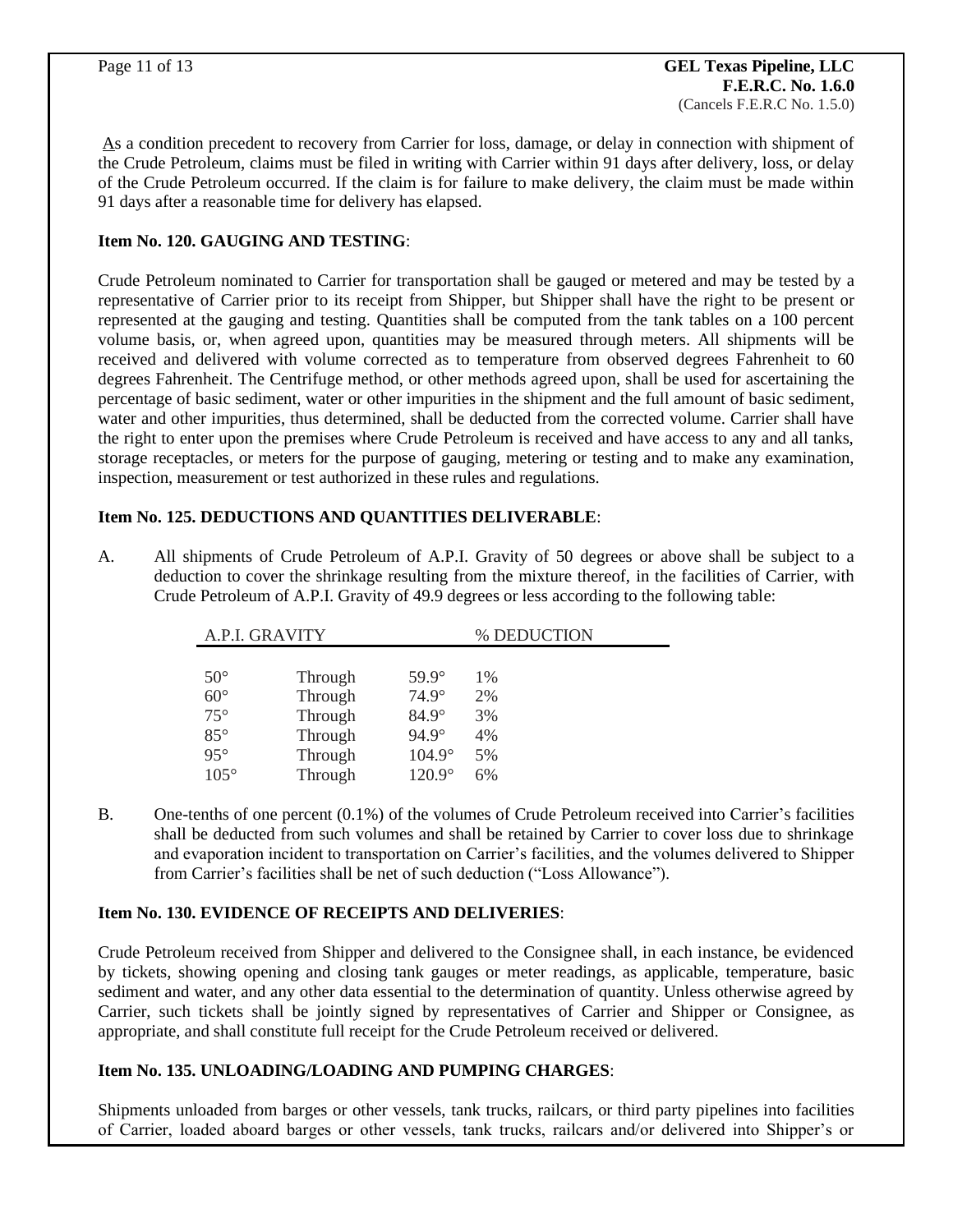Consignee's tanks or third party pipelines where Carrier has to perform additional pumping or other services or provide facilities may be subject to a per-Barrel charge if specified on individual tariffs making reference to these rules and regulations. Such charges will be in addition to all other transportation charges.

# **Item No. 140. INTRASYSTEM CHANGE IN OWNERSHIP**:

Notice of change in ownership of Crude Petroleum will be recognized and recorded only where such Crude Petroleum entered the Carrier's System and only on a monthly basis. Statements denoting ownership transactions will be provided to the applicable Transferors and Transferees. Carrier will not provide any information as to the quality of the Crude Petroleum subject to changes in ownership except for A.P.I. Gravity on current receipts when requested. A Transferor will be permitted to make only one transfer at a location per month. The Transferee will thence become Shipper and pay all tariff charges from the transfer location.

Carrier shall not be obligated to recognize and record changes in ownership of Crude Petroleum during any Operating Month unless the Transferor and Transferee requesting the Carrier to recognize and record the change in ownership shall, each, on or before the 25th day of the preceding calendar month provide written notice to the Carrier containing like data relative to the kind, quantity, source, location, Transferor and Transferee of the Crude Petroleum. Carrier shall not be obligated to accept any modification in said notice unless confirmed in writing by the Transferor and Transferee on or before the last day of the calendar month preceding the Operating Month.

When the quantity of the Crude Petroleum received during the Operating Month is not equivalent to the quantity of the Crude Petroleum subject to the notice of change in ownership, the Carrier will recognize and record the change in ownership only to the extent of the quantity received.

A notice of change in ownership of Crude Petroleum shall be deemed a warranty that the Transferor has unencumbered title to the Crude Petroleum identified in its notice at the time of change in ownership.

## **Item No. 150. STORAGE IN TRANSIT**:

Carrier may have working tanks required to support its transportation operations, but has no other available tankage. Therefore, unless otherwise specifically stated in a tariff making reference to these rules and regulations, Carrier does not have facilities for rendering, nor does it offer a storage service. Provisions for storage in transit in facilities furnished by Shipper at points on Carrier's system will be permitted to the extent authorized under individual tariffs.

## **Item No. 155. PIPEAGE OR OTHER AGREEMENTS**:

Separate pipeage and other agreements in association with pipeline connections, Carrier's pipeline system and other related matters in accordance with this tariff shall be required by Carrier before any obligation to provide transportation shall rise.

## **Item No. 160. EASEMENTS**:

Each Shipper shall, and shall cause its affiliates to, grant Carrier and its affiliates without charge, a right of way easement to install, maintain, repair, alter, use, operate and remove such parts of any of Carrier's pipelines or other facilities at any destination or receipt point at which such Shipper's Crude Oil may be delivered as are or shall be located in, on, through and across the land of such Shipper or its affiliates and a right of ingress to and from such pipelines and other facilities.